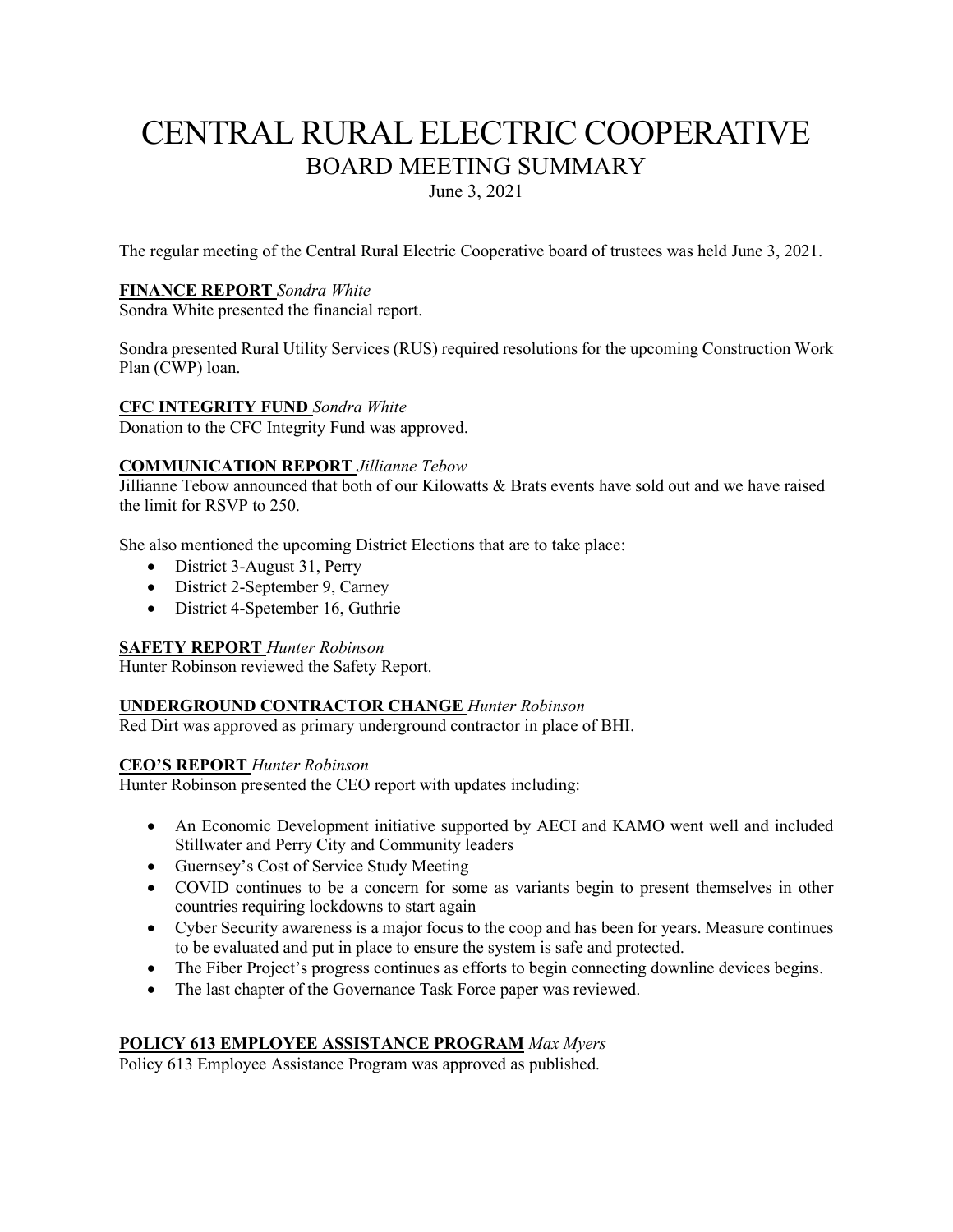# **POLICY 614 EDUCATION ASSISTANCE** *Max Myers*

Policy 614 Education Assistance was approved as published.

### **POLICY 609 EMPLOYEE TERMINATION** *Max Myers*

Policy 609 Employee Termination was tabled.

#### **REVIEW POLICY 616 SMOKING IN THE WORKPLACE** *Max Myers*

Max Myers reviewed Policy 616 Smoking in the Workplace.

# **REVIEW POLICY 617 DISCLOSURE OF OBSCENE MATERIALS CONTAINING MINORS**

*Max Myers* Max Myers reviewed Policy 617 Disclosure of Obscene Materials Containing Minors.

#### **REVIEW POLICY 624 DONATED ANNUAL LEAVE** *Max Myers*

Max Myers reviewed Policy 624 Donated Annual Leave.

#### **LEGAL REPORT** *Max Myers*

Max Myers presented the legal report to the Board of Trustees.

He reviewed proposed bylaw changes for the vote of the membership during the upcoming annual meeting.

#### ARTICLE I MEMBERSHIP

Section 1. Requirements for Membership. Any person, firm, association, corporation or body politic or subdivision thereof may become a Member of Central Rural Electric Cooperative, (hereinafter referred to as the "Cooperative") upon receipt of Cooperative services from the Cooperative, provided that he/she, or it, has first:

- •
- *(a) made application for membership therein;*
- *(*b) agreed to purchase from the Cooperative, services as hereinafter specified;
- (c) agreed to comply with and be bound by the Articles of Incorporation and bylaws of the Cooperative and any rules and regulations adopted by the Board of Trustees;
- (d) paid the membership fee specified by the *Board of Trustees*;
- (e) executed and delivered to the Cooperative grants of easement or right-of-way on or over such lands owned by the Members, and in accordance with such reasonable terms and conditions, as the Cooperative shall require for the furnishing of electric service to him or other Members, or for the construction operation and maintenance, or the relocation of the Cooperative's electric facilities; and
- (f) *the Cooperative accepts the Membership upon compliance of all terms*.

# ARTICLE III MEETINGS OF MEMBERS

# *Section 4. Quorum. At al*

*l annual and special meetings of Members, five per centum (5%) of the total number of Members of the Cooperative shall constitute a quorum. If less than a quorum is present at any meeting, a majority of those present in person may adjourn the meeting from time to time without further notice, provided that*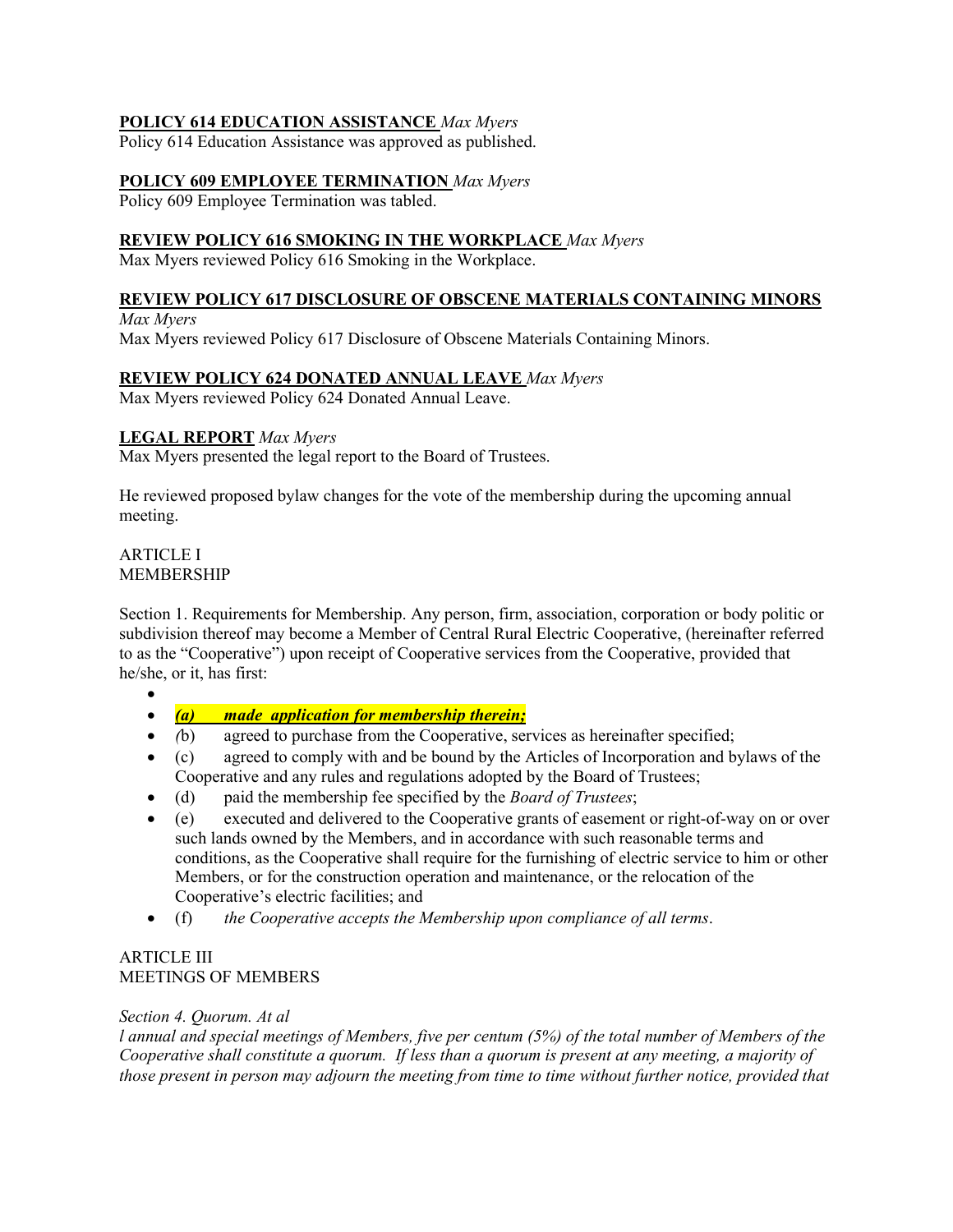*the secretary shall notify any absent Members of the time and place of such adjourned meeting. The registration of a member shall count toward the quorum requirement.*

*Section 5. Voting*.

(a) Each Member shall be entitled to only one vote on each matter submitted to a vote at a meeting of the Members. All questions shall be decided by a vote of a majority of the Members voting thereon in person, except as otherwise provided by law, the Articles of Incorporation, or these bylaws. Voting by proxy is not permitted.

(b) Voting by Members other than Members who are natural persons shall be allowed upon the presentation to the Cooperative, prior to, or upon registration at each Member meeting, of satisfactory evidence entitling the person presenting the same to vote. No individual may vote more than one (1) membership during any election.

(c) The Board of Trustees shall appoint a credentials and elections committee consisting of an uneven number of Members, not less than three nor more than fifteen, who are not Trustees, and who are not close relatives or members of the same household of, existing Trustees or known candidates for Trustees to be elected at such meeting. In appointing a committee, the Board of Trustees shall have regard for equitable representation of the several areas served by the Cooperative. It shall be the responsibility of the committee to pass upon all questions that may arise with respect to the registration of Members, to count all ballots cast in any election or in any other ballot vote taken, and to rule upon the effect of any ballots irregularly marked. The committee's decisions on all such matters shall be final.

**(d) The Cooperative may allow members to register and simultaneously cast their ballot. The member's registration shall be counted as an attendee to determine the quorum for the meeting.**

**Section 6. Alternate format meeting. The Annual Meeting, Election of Trustees and other meetings of the members may be scheduled to allow members to register and cast their ballot during a set period of time.**

*Section 7. Order of Business. The order of business at the annual meeting of the Members and, so far as possible, at all other meetings of the Members, shall be essentially as follows:*

*1. Delivery of the Annual Report of the Treasure. 2. Reading the unapproved minutes of previous meetings of the Members and the taking of necessary action thereon. 3. Unfinished business. 4. New business. 5. Adjournment.*

ARTICLE VII NON-PROFIT OPERATION

Section 2. Patronage Capital in Connection with Furnishing Cooperative Services.

In the furnishing of Cooperative services, the Cooperative's operations shall be so conducted that all patrons will, through their patronage, furnish capital for the Cooperative. In order to induce patronage and to assure that the Cooperative will operate on a nonprofit basis, the Cooperative is obligated to account on a patronage basis to all its patrons for all amounts received and receivable from the furnishing of Cooperative services in excess of operating costs and expenses properly chargeable against the furnishing of Cooperative services. All such amounts in excess of operating costs and expenses at the moment of receipt by the Cooperative are received with the understanding that they are furnished by the patrons as capital. The Cooperative is obligated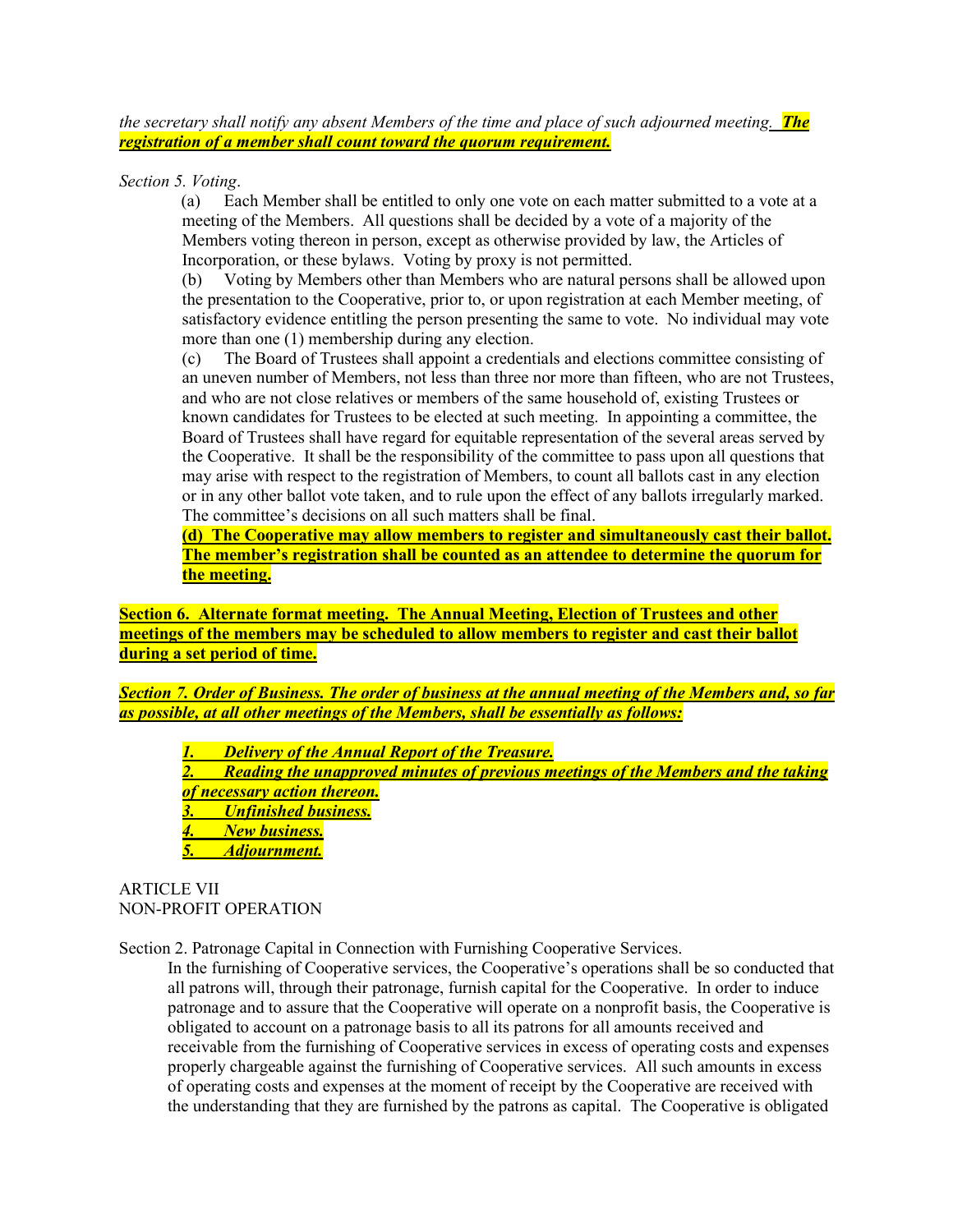to pay by credits to a capital account for each patron all such amounts in excess of operating costs and expenses as related to the services received by the patron. The books and records of the Cooperative shall be set up and kept in such a manner that at the end of each fiscal year, the amount of capital, if any, so furnished by each patron is clearly reflected and credited in an appropriate manner to the capital account of each patron, and the Cooperative shall within a reasonable time after the close of the fiscal year notify each patron of the amount of capital so credited to his account; provided that individual notices of such amounts furnished by each patron shall not be required if the Cooperative notifies all patrons of the aggregate amount of such excess and provides a clear explanation of how each patron may compute and determine for himself the specific amount of capital so credited to him. All such amounts credited to the capital account of any patron shall have the same status as though they had been paid to the patron in cash in pursuance of a legal obligation to do so and the patron had then furnished the Cooperative corresponding amount for capital. **Any patron who discontinues Cooperative services before the end of the calendar year, donates that year's allocated patronage to the Cooperative.**

All other amounts received by the Cooperative from its operation in excess of the costs and expenses shall, insofar as permitted by law, be:

(a) used to offset any losses incurred during the current or any prior fiscal year; and

(b) to the extent not needed for that purpose, allocated to its patrons on a patronage basis and any amount so allocated shall be included as part of the capital credited to the accounts of patrons, as herein provided.

Upon dissolution or liquidation of the Cooperative, after all outstanding indebtedness of the Cooperative has been paid, outstanding capital credits shall be retired without priority on a pro rata basis before any payments are made on account of property rights of Members. If, prior to dissolution or liquidation, the Board shall determine that the financial condition of the Cooperative will not be impaired, the capital then credited to patron's accounts may be retired in full or in part. The method utilized to retire capital shall be determined by the Board of Trustees, provided however, that the financial condition of the Cooperative will not be impaired thereby.

Capital credited to the account of each patron shall be assignable only on the books of the Cooperative pursuant to written instructions from the assignor and only to successors in interest or successors in occupancy in all or in part of such patron's premises served by the Cooperative unless the Board of Trustees, acting under policies of general application, shall determine otherwise.

*The cooperative may not retire capital credits to any members that has an account that is past ninety days due.* 

The proposed bylaws were approved.

#### **KAMO REPORT** *Mark Pittman*

Mark Pittman presented the KAMO report, including the following:

- 2021 Annual Business Meeting
- March Power Deliveries
- Regulator Trailer
- Line Structure Replacements